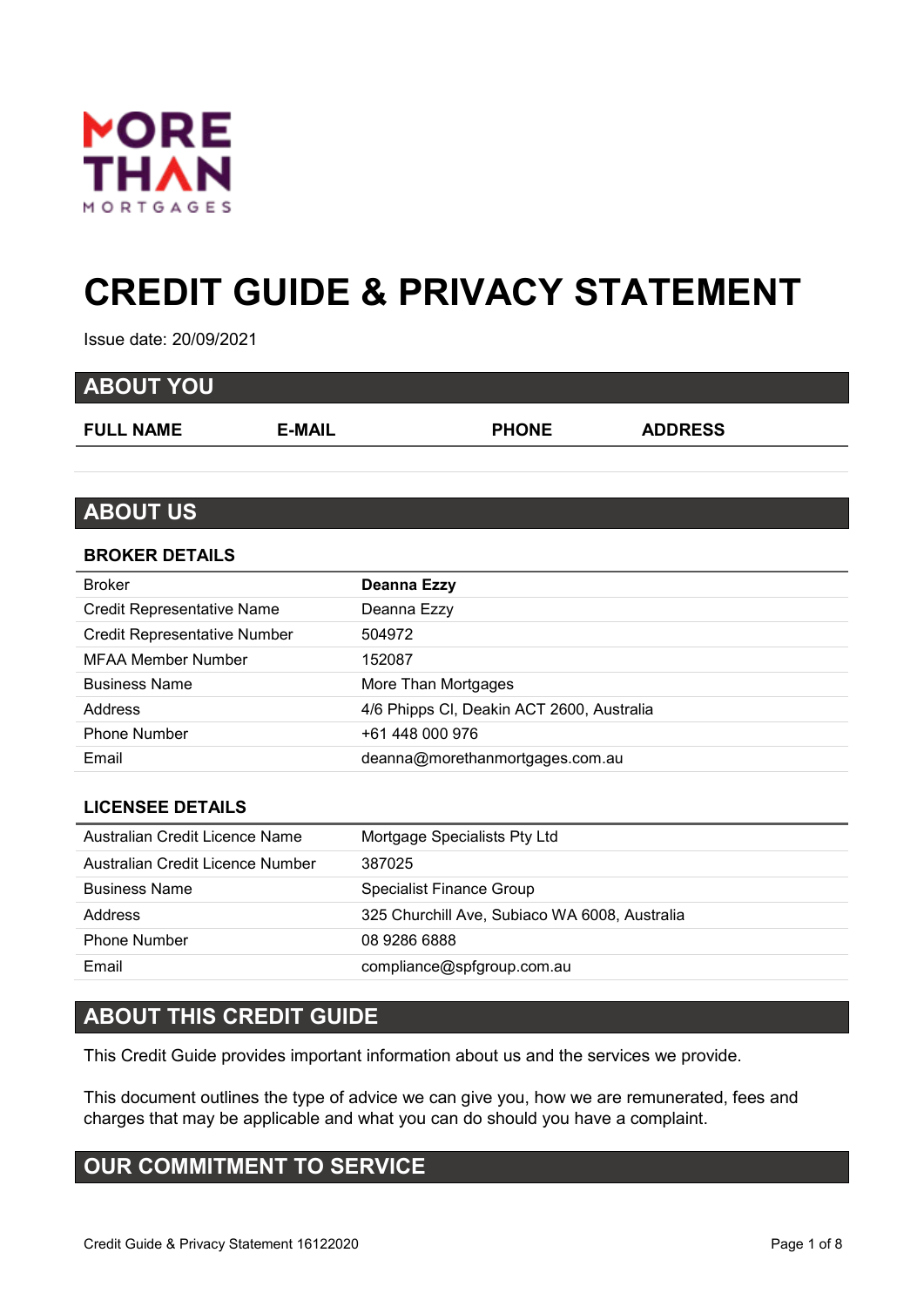We are committed to assisting you find the right finance option based on the information provided by you. We have the essential qualifications, experience and competency required under the relevant legislation to give you the professional service needed in assessing your financial needs. You can be confident that we will deal with you in a fair and ethical manner and take the time to listen to your requirements and objectives. Once we have established your goals, we will investigate and assess a range of options from our extensive lender panel. Ultimately, our primary aim is to provide you with the finance which we believe is in your best interests.

# **SERVICES WE PROVIDE**

We are authorised to arrange loans under the *National Consumer Credit Protection Act 2009* (National Credit Act). The National Credit Act regulates the activity of lending, leasing and finance broking.

## **OUR RESPONSIBLE LENDING OBLIGATIONS TO YOU**

Under the National Credit Act, we are obliged to ensure that any loan or principal increase to a loan we help you to obtain is not unsuitable to your needs and objectives. To decide this, we are required to conduct a Preliminary Assessment to determine if the loan is not unsuitable. The law requires us to:

- make reasonable inquiries about your requirements and objectives;
- make reasonable inquiries about your financial situation; and
- take reasonable steps to verify that financial situation.

Credit will be deemed unsuitable if at the time of the assessment, it is likely that at the time the credit is provided:

- you could not pay or could only pay with substantial hardship; or
- the credit will not meet your requirements and objectives.

When we make our assessment, it is important that we utilise information that is accurate, complete and up to date. If we are supplied with incomplete or incorrect information, you may be in breach of your legal obligations to the lender.

If we provide you with credit assistance, you can ask us for a copy of our Preliminary Assessment any time up to 7 years after we provide you with credit assistance. To request a copy please contact us and we will provide you with a copy:

- within 7 business days after the day we receive your request provided you make the request within 2 years of the date when we provide you with credit assistance; or
- otherwise, within 21 business days after the day we receive your request.

# **ACTING IN YOUR BEST INTERESTS**

When providing credit assistance, we are obligated to act in your best interests. This means that any products we recommend to you must be in your best interests and the reasons for these recommendations will be documented, recorded, explained and provided to you. In order to ensure your best interests have been met, we will assess what product/s and what credit assistance will be in your best interests.

This recommendation will include information about why this is in your best interests and how it is aligned to your needs and objectives.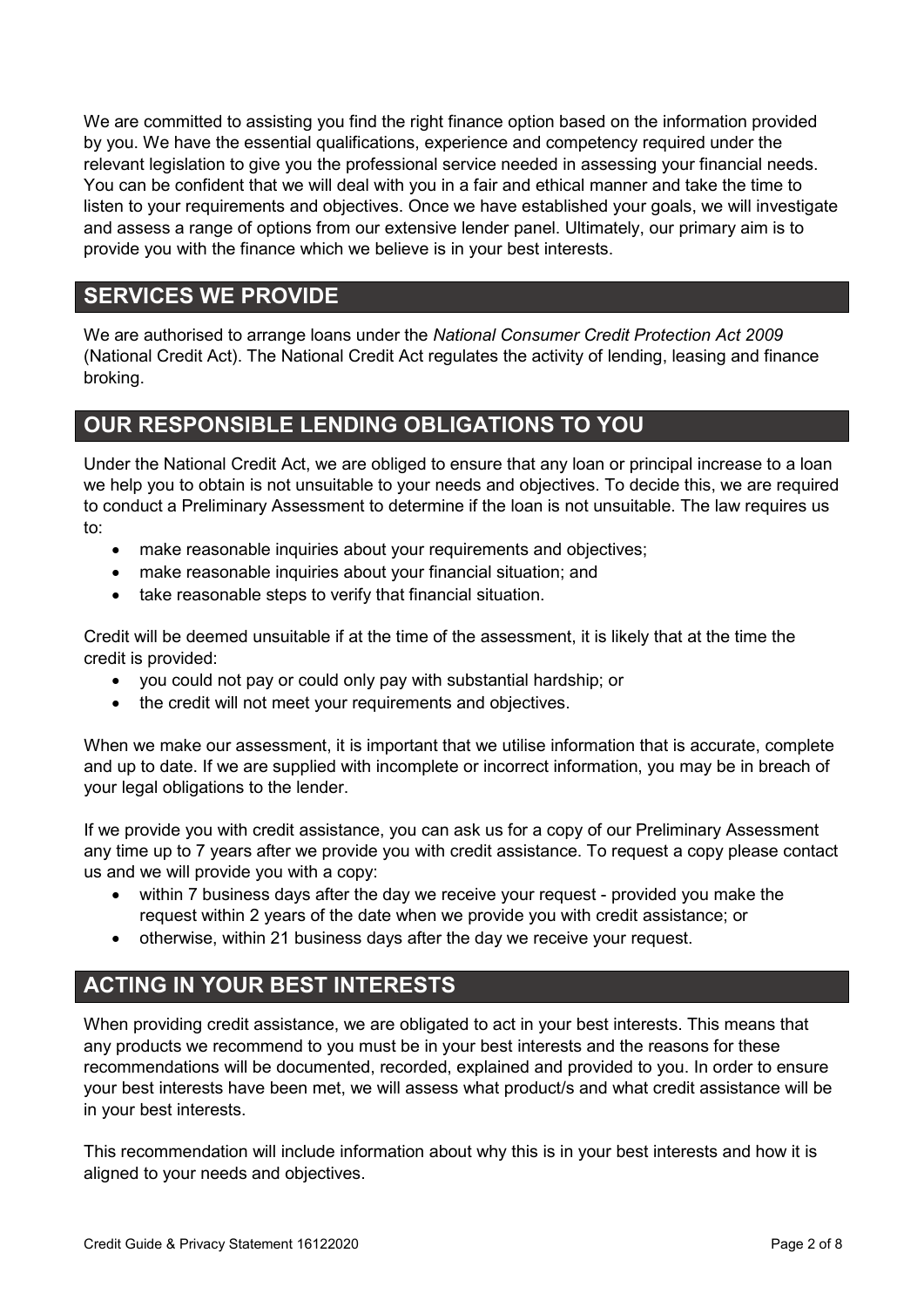In the case of actual, potential, or perceived conflicts of interest, we will disclose these to you and prioritise your interests ahead of our own in all circumstances. This includes giving priority to your interests in situations where we know, or ought to reasonably know there is a conflict between the interests of you and the interest of ourselves or a third party.

## **FEES PAYABLE BY YOU TO US**

If a fee is payable by you, this will be disclosed in a Credit Quote. The Credit Quote will outline any fees payable for providing credit assistance and the time that they are payable. If you do not receive a Credit Quote, this will indicate that no fees are payable.

## **FEES PAYABLE BY YOU TO THIRD PARTIES**

When a credit application is submitted, other fees and charges may be applicable that are payable to the lender of your choice, such as application fees, valuation fees or other fees. These fees will be disclosed in a Credit Proposal that will be provided to you once we have collaboratively decided on a loan product.

If for any reason your loan does not proceed, you may still be required to pay the lenders application and other fees, valuation fees and government fees as charged by the lender.

# **FEES PAYABLE BY THE LICENSEE TO THIRD PARTIES**

We may pay fees to call centre companies, real estate agents, accountants, or lawyers and others for referring you to us. These referral fees are generally small amounts in accordance with usual business practice.

These are not fees payable by you. On request you can obtain a reasonable estimate of the amount of the fee and how it is worked out.

From time to time, we may also remunerate other parties through payments, rewards or benefits.

If your Broker is a Credit Representative of the Licensee they may also remunerate third parties in a similar manner.

# **PAYMENTS RECEIVED BY THE LICENSEE**

We may receive fees, commissions or other remuneration or rewards from the lenders who fund the finance we arrange for you. These are not fees payable by you.

Remuneration or rewards may include training, professional development, entertainment, gifts, conference attendance, sponsorship or entry into a competition run by a lender or my aggregator. These types of rewards are not generally permanent and the remuneration received is not readily ascertainable.

If your Broker is a Credit Representative of the Licensee they may receive a whole or part of the commissions received by the Licensee that has been described.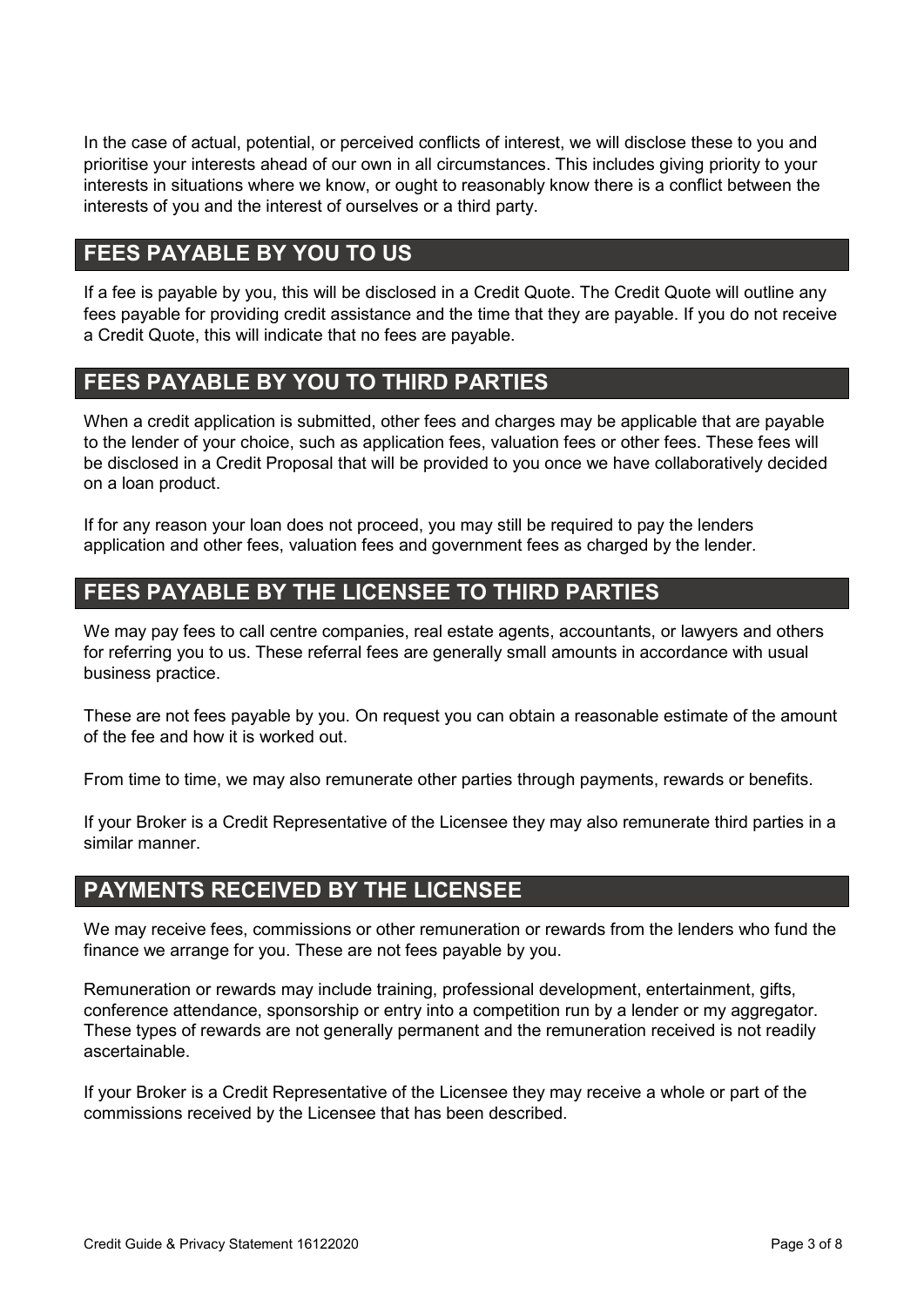You may obtain from us information about a reasonable estimate of those commissions and how the commission is worked out. Specific details of any commission to be received will be included in the Credit Proposal that we will provide you with when credit assistance is provided.

# **OUR LENDER PANEL**

We have access to a comprehensive range of lenders to assist you in your finance requirements. The following list represents the panel of lenders that the Licensee and any Authorised Credit Representative nominated in this document are able to access:

#### **LENDER PANEL**

| 86 400                     | Commonwealth Bank                | <b>MOVE Bank</b>                   |
|----------------------------|----------------------------------|------------------------------------|
| Adelaide Bank              | emoney                           | MyState                            |
| <b>AMP Bank</b>            | Firstmac                         | <b>NAB</b>                         |
| ANZ                        | <b>Firefighters Mutual Bank</b>  | <b>Paramount Mortgage Services</b> |
| Auswide Bank               | <b>Health Professionals Bank</b> | Pepper Money                       |
| Bank Australia             | <b>Heartland Seniors Finance</b> | P&N Bank (WA only)                 |
| <b>Bank of Melbourne</b>   | Heritage Bank                    | Qudos Bank                         |
| <b>Bank of Queensland</b>  | IMB Bank (VIC only)              | Resimac                            |
| Bank of Sydney             | <b>ING</b>                       | St.George Bank                     |
| BankSA                     | Keystart (WA only)               | Suncorp Bank                       |
| Bankwest                   | La Trobe Financial               | <b>Teachers Mutual Bank</b>        |
| Better Choice Home Loans   | Liberty Financial                | Thinktank                          |
| Better Mortgage Management | Macquarie Bank                   | <b>UniBank</b>                     |
| Beyond Bank Australia      | ME Bank                          | Victorian Mortgage Group           |
| <b>Bluebay Home Loans</b>  | <b>MKM Capital</b>               | Virgin Money                       |
| <b>Bluestone Mortgages</b> | Mortgage Ezy                     | Westpac                            |
| <b>Citibank</b>            |                                  |                                    |

#### **LICENSEE'S TOP 6 MOST COMMONLY USED LENDERS**

St George, Macquarie, My State, Move Bank, ING, Firstmac

#### **CREDIT REPRESENTATIVE'S TOP 6 MOST COMMONLY USED LENDERS**

Commonwealth Bank, St George, Macquarie, ANZ, Bankwest, Westpac

## **OUR INTERNAL DISPUTE RESOLUTION SCHEME**

We always strive to provide the best possible service and provide you with the finance that suits your needs. However, we appreciate that from time to time, applicants may not be satisfied with the process or the solution. If this occurs, and you have a complaint about the service we provide, we have a resolution process in place to address your concerns.

You can lodge your complaint through a number of channels. You may do this verbally or in writing. If you choose to lodge the complaint by email or mail, please make sure you include as much information as you can. You should explain the details of your complaint as clearly as you can.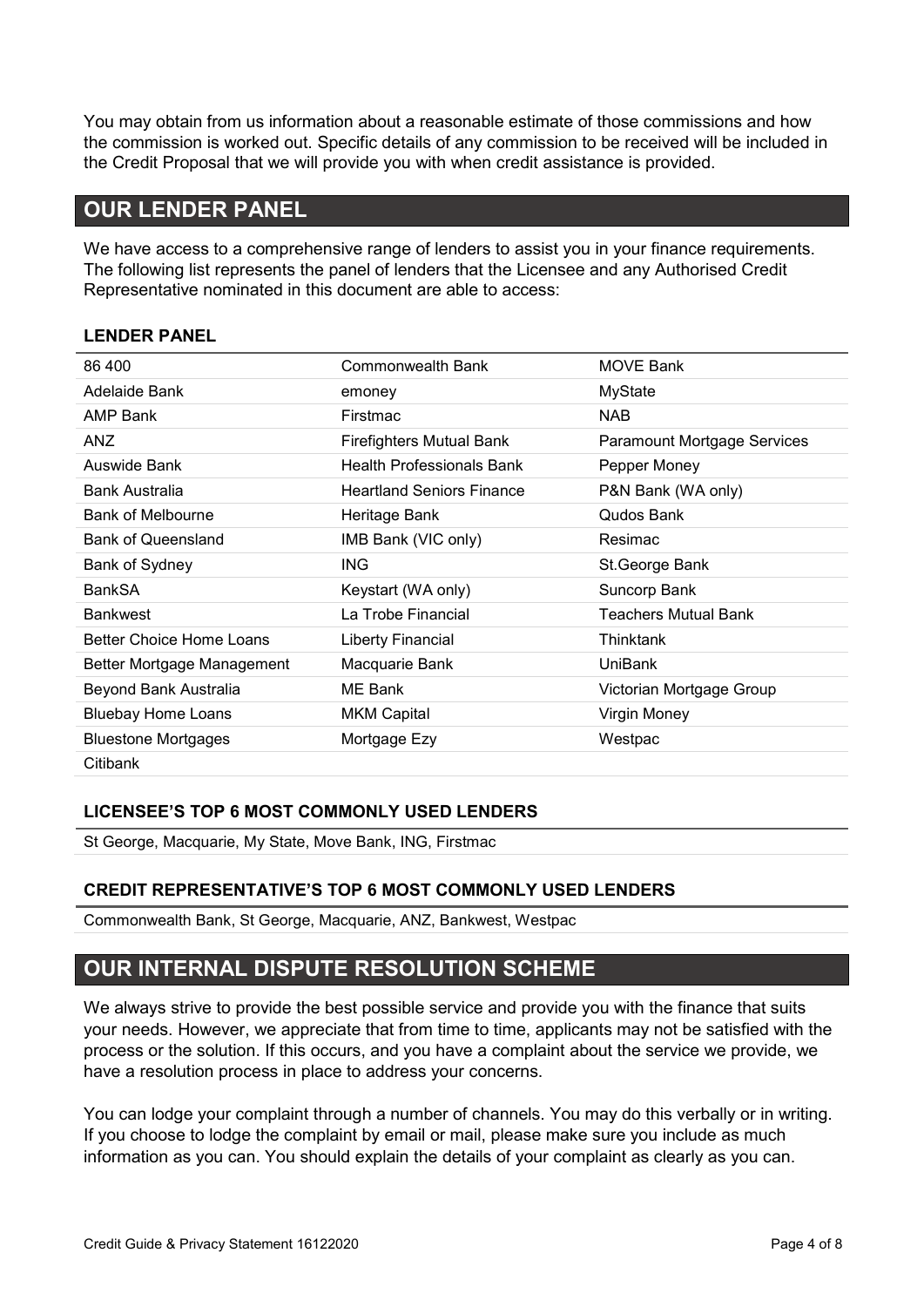#### **Step 1**

Please contact Deanna Ezzy in the first instance as many disputes can be resolved relatively quickly. Your Broker will have 5 business days in which to try and resolve the dispute.

#### **Step 2**

If you are not satisfied with the outcome or in which the way your complaint has been handled, then you can escalate the complaint to the Internal Complaints Officer who will endeavour to resolve your complaint:

#### **COMPLAINTS OFFICER**

| Name                | Mark Norman                                   |
|---------------------|-----------------------------------------------|
| Email               | compliance@spfgroup.com.au                    |
| <b>Phone Number</b> | 08 9286 6888                                  |
| Address             | 325 Churchill Ave, Subiaco WA 6008, Australia |

In some instances your Broker may also be fulfilling the role of the Complaints Officer. This will not affect the capacity to have your complaint dealt with appropriately.

Once the dispute is escalated, we will provide you with a written response in a maximum time of 45 days, however, we hope to resolve all issues in a shorter time frame.

## **OUR EXTERNAL DISPUTE RESOLUTION (EDR) SCHEME**

If you are still not satisfied with the outcome of your complaint, then you have the further option of referring the matter to an EDR scheme.

Two EDR schemes may be listed below. This indicates that the Licensee and the Credit Representative are both required to be members (independently) of an ASIC approved EDR scheme. Where a Credit Representative's EDR is displayed, please contact that EDR scheme in the first instance for complaint escalation.

|                     | <b>EDR (LICENSEE)</b>                                      | <b>EDR (CREDIT</b><br><b>REPRESENTATIVE)</b>               |
|---------------------|------------------------------------------------------------|------------------------------------------------------------|
| Name                | <b>Australian Financial Complaints</b><br>Authority (AFCA) | <b>Australian Financial Complaints</b><br>Authority (AFCA) |
| AFCA Member Number  | 42176                                                      | 77779                                                      |
| Email               | info@afca.org.au                                           | info@afca.org.au                                           |
| <b>Phone Number</b> | 1800 931 678                                               | 1800 931 678                                               |
| Address             | GPO Box 3, Melbourne VIC 3001,<br>Australia                | GPO Box 3, Melbourne VIC 3001,<br>Australia                |

## **BROKER BENEFITS DISCLOSURE**

As part of our compliance with transparency in broking practices and promotion of appropriate customer outcomes, we keep a register of benefits received from any lenders or aggregators. The register lists any benefits or gifts to the value of \$100 or more. You may request a copy of this register to provide you with confidence that we have no lender conflicts.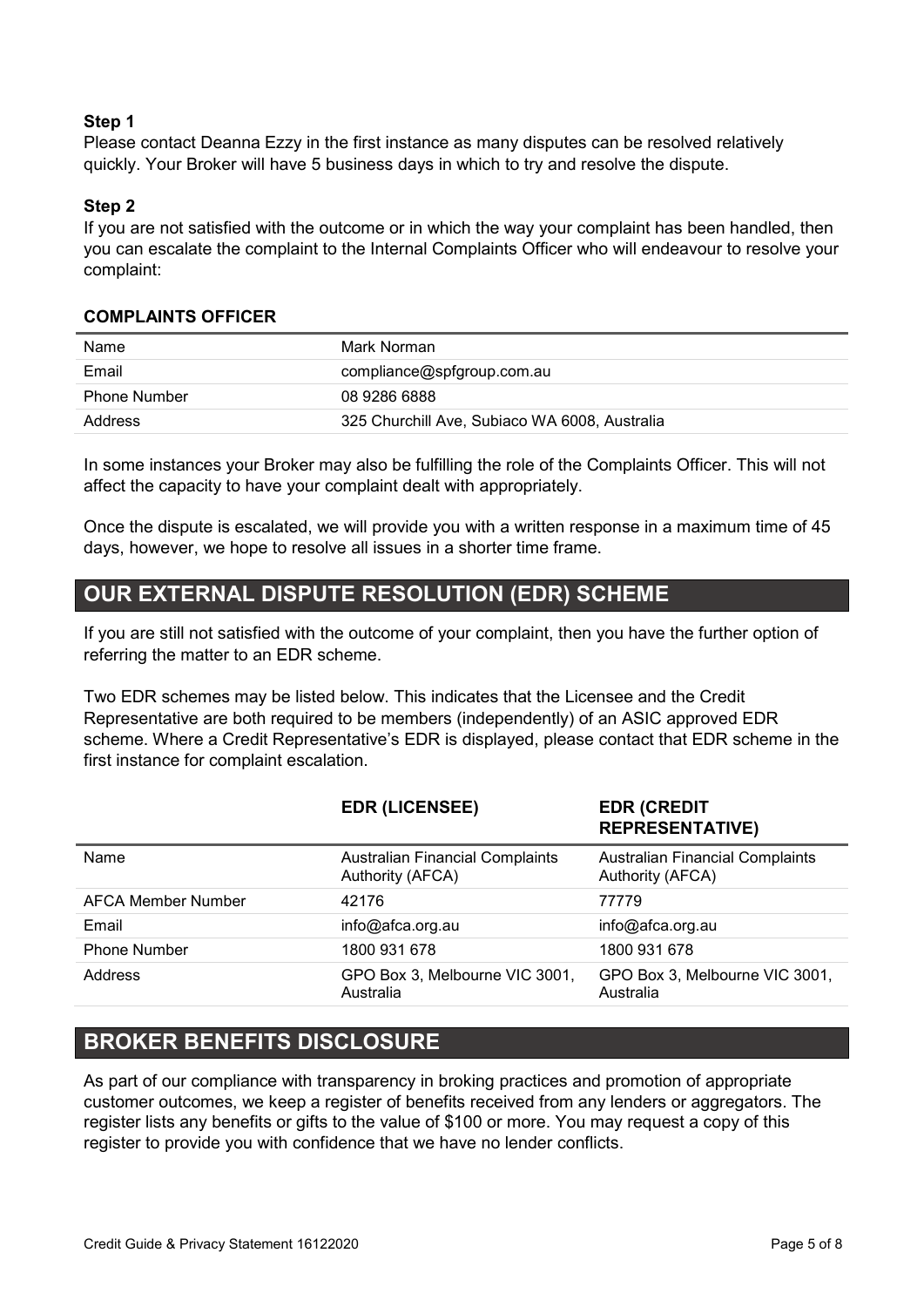# **TIERED SERVICING DISCLOSURE**

We have access to a number of lenders that provide tiered servicing processes, enabling our loans to be processed faster. We are provided these services based on a number of measures. These programs promote preferential service standards to our loan applications, but do not entitle us to additional payments or commissions or to preferential customer discounts.

# **THINGS YOU SHOULD KNOW**

We do not provide legal, financial or taxation advice unless specified in a separate contract. Accordingly, it is important you ensure you understand your legal obligations under the loan, and the financial consequences. We recommend that you consult your Accountant, Solicitor, Taxation Department, Investment Adviser or any other licensed person in respect to the financial implications of this application for finance before you enter the credit contract.

Under the *Financial Services Reform Act 2001*, Specialist Finance Group and/or their authorised representative cannot provide any advice or opinion on any deposit accounts and/or insurance products.

As a duty of care, we recommend that you seek professional advice in regards to insurance products such as mortgage protection insurance, income protection insurance and life insurance. It is the responsibility of the applicant/s to maintain mortgage repayments and we strongly recommend that you seek insurance advice with regards to risk management and financial planning.

We will inform you of any potential conflict of interest or relationship that could reasonably be expected to influence our recommendation.

We don't make any promises about the value of any property you finance with us or its future prospects. You should always rely on your own enquiries.

# **QUESTIONS?**

If you have any questions about this Credit Guide or anything else about our services, just ask at any time. We're here to assist you.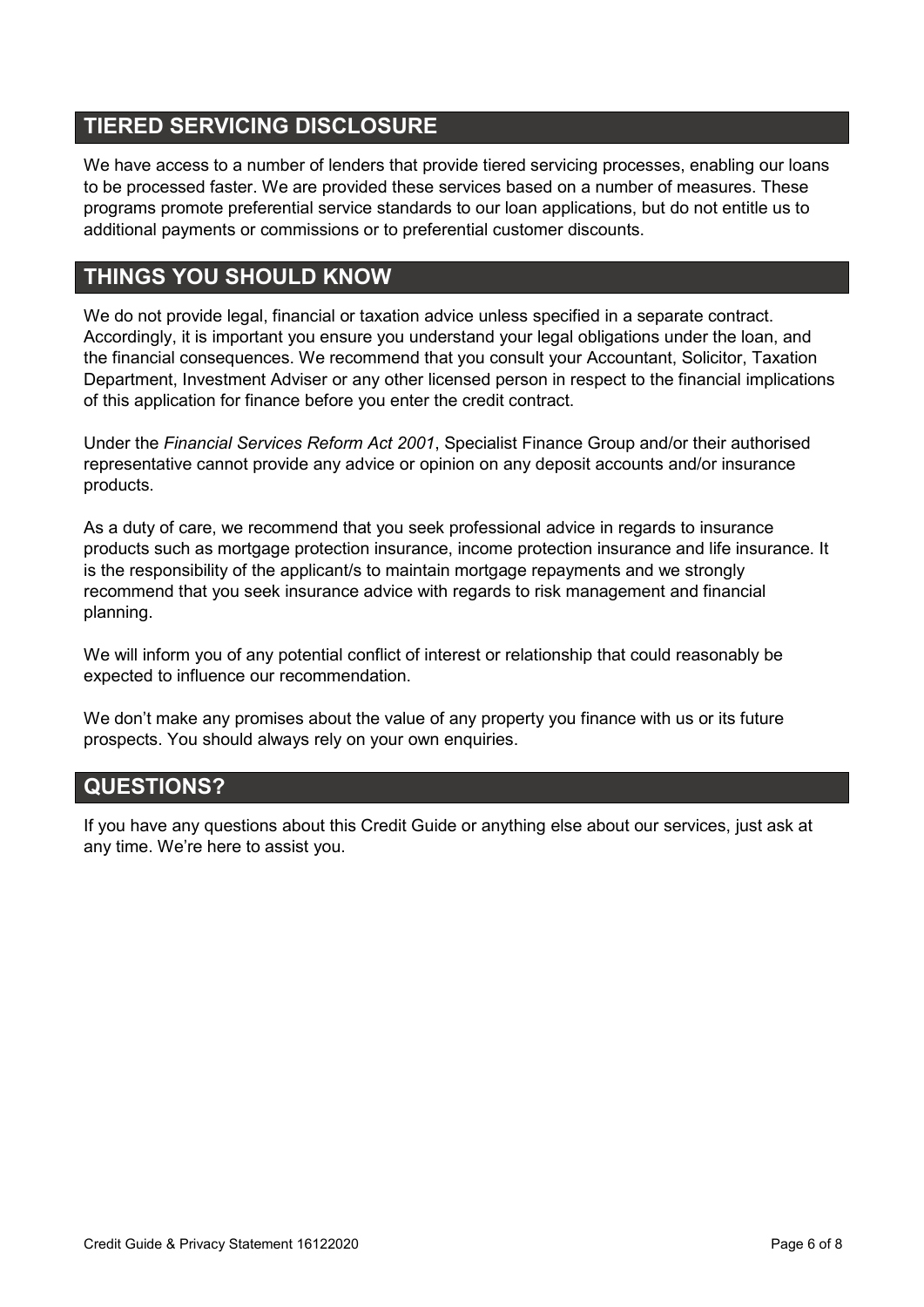# **PRIVACY DISCLOSURE & CONSENT**

In handling your personal information, Mortgage Specialists Pty Ltd ABN 48 612 422 178 T/As Specialist Finance Group, Australian Credit Licence 387025, 325 Churchill Ave, Subiaco WA 6008, Australia, 08 9286 6888 and our Authorised Credit Representatives are committed to complying with the *Privacy Act 1988* (Privacy Act) and the Australian Privacy Principles.

# **HOW AND WHY WE COLLECT YOUR PERSONAL INFORMATION**

We collect personal information from you when you apply for or use our products and services. In particular, we collect it so we can provide you with the products and services you require.

Personal information may include any sensitive information (including health information) and may include any information you tell us about any vulnerability you may have.

# **PROVIDING YOUR PERSONAL INFORMATION TO OTHERS**

In providing products and services to you it may be necessary for us to retain your personal information and provide it to other organisations with which we conduct business. We may exchange the information with the following types of entities, some of which may be located overseas:

- organisations which provide credit or other products or services to you or to whom an application has been made for those products and services;
- finance consultants, accountants and auditors, real estate agents associated with the property purchase, conveyancers, legal advisers, insurers and mailing services;
- any associates, related entities, contractors and our mortgage aggregator (Specialist Finance Group);
- any industry body, tribunal, court or otherwise in connection with any complaint regarding our services;
- any person where we are required by law to do so:
- your referees, such as your employer, to verify information you have provided;
- any person considering acquiring an interest in our business or assets; or
- any organisation providing online verification of your identity.

## **YOUR RIGHTS**

You may gain access to the personal information that we hold about you by contacting us. You can also contact us to obtain a copy of our privacy policy and the privacy policy of any credit reporting body that may access your personal information. A copy of our full privacy policy can be obtained from our website, by visiting

compliance@spfgroup.com.au or by contacting us on 08 9286 6888. Our privacy policy contains information about how you can access or seek correction of the information we hold about you, how we manage that information and our complaints process.

## **IF YOUR PERSONAL INFORMATION IS NOT PROVIDED**

If you do not provide us with all of the information we request, we may be unable to supply to you the product or service that you require.